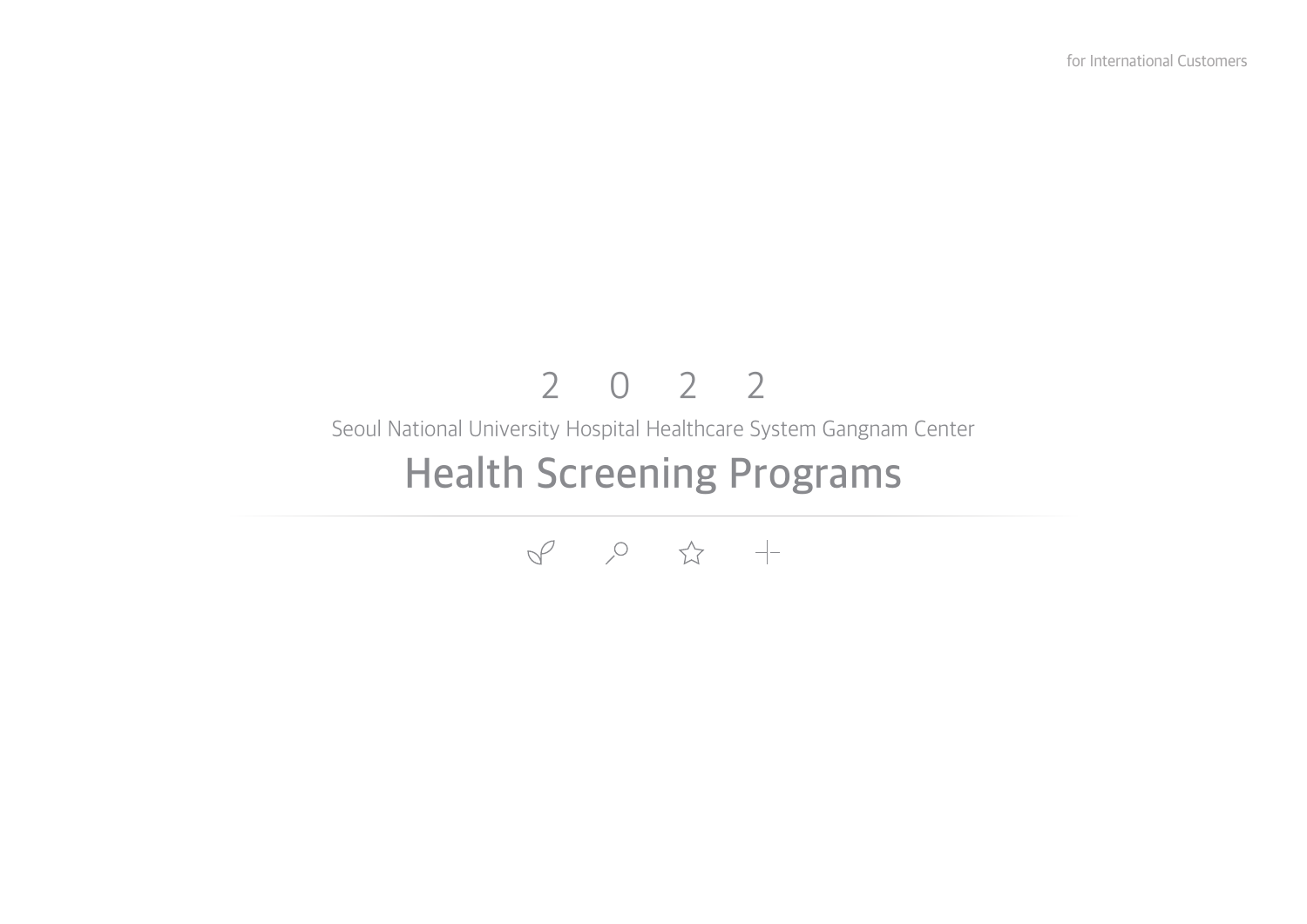## SNUH Group



## SNUH Healthcare System Gangnam Center's International Clinic

## **International Healthcare Clinic Members**

#### Speciality Coordinators

・ English ・ Russian ・ Chinese

- ・ Internal Medicine
- Allergy
- Cardiology
- Endocrinology
- Gastroenterology
- ・ General Surgery
- ・ OBGY
- ・ Radiology
- ・ Laboratory Medicine

## **Services**

- ・ Consultation with specialized faculty
- ・ 1:1 escort with language assistance, documentation, and arrangement etc.
- ・ Referral to SNUH International team whenever needed
- ・ Hot line for contact
- ・ Discount nearby hotels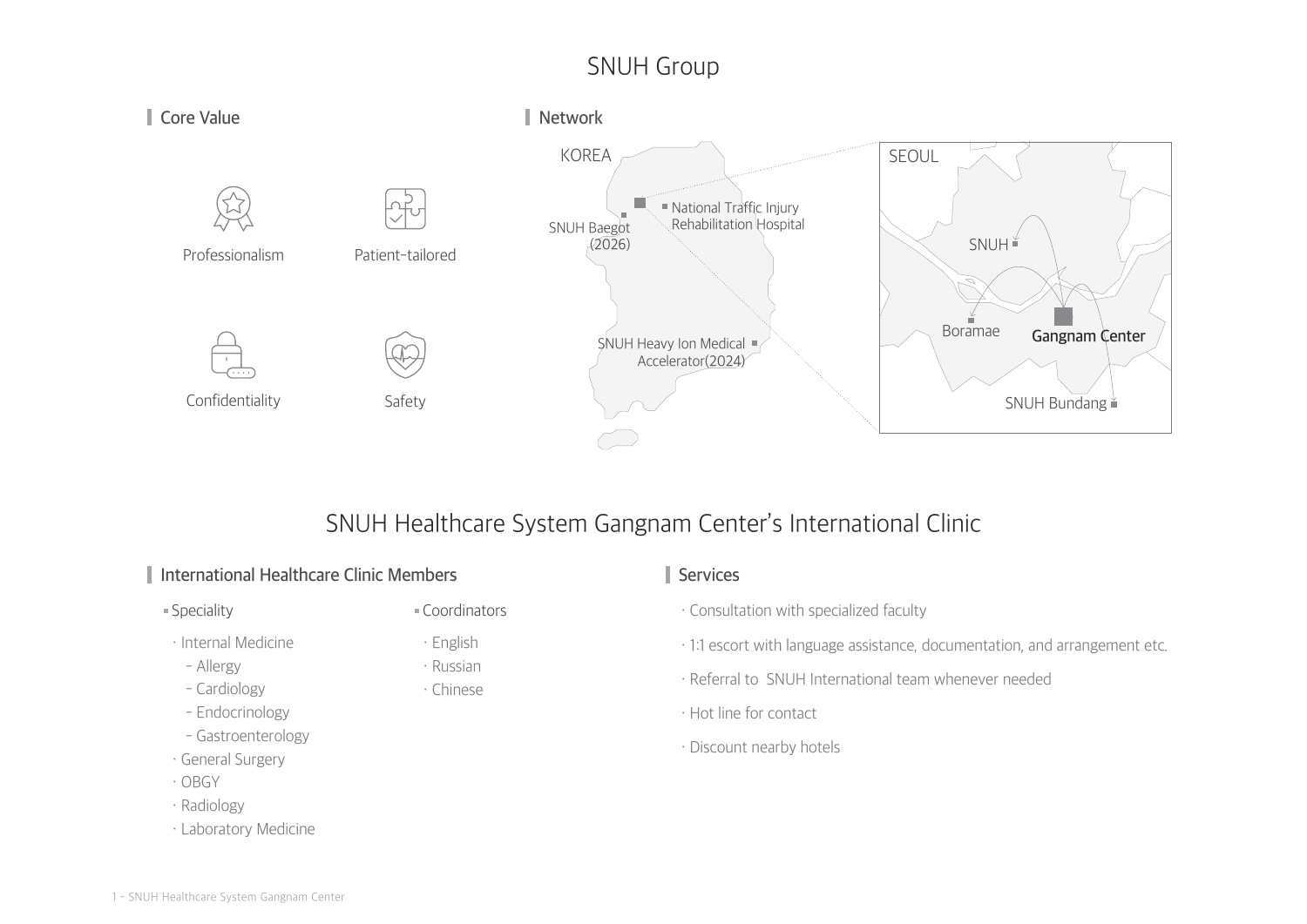## Overview of Health Screening Programs



It includes basic essential tests to check the current health status and early diagnosis.



Extensive screening exams including CT scans and MRI for diagnosis of major cancers and cardiovascular/cerebrovascular diseases at the early stage.

# Intensive

Screening exams focus on specific organs or diseases.

## $-$  Supplementary Pack

This can be added to your main program for a focused detection of certain organs in addition to main comprehensive check-up.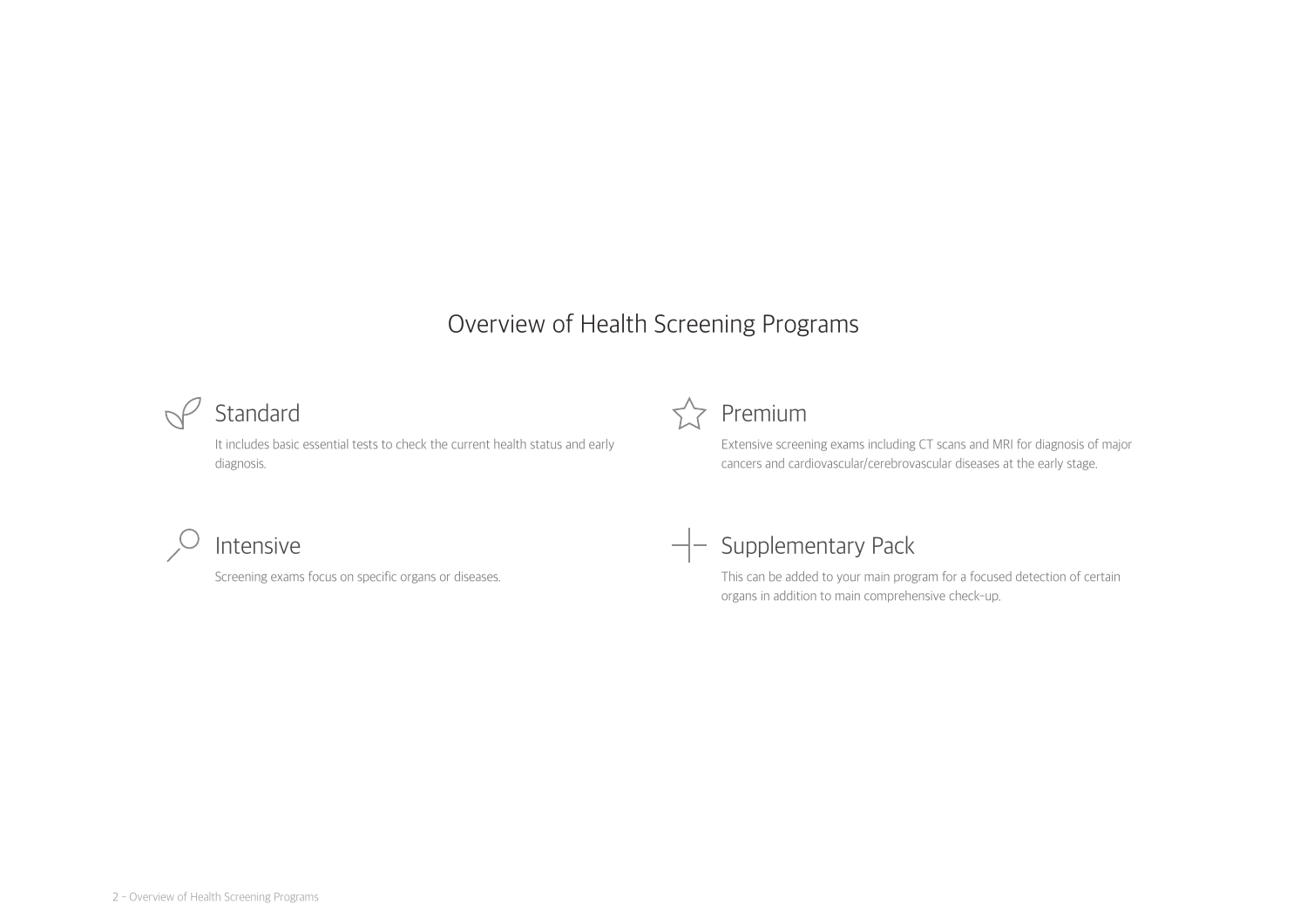### All programs include :

Health Questionnaire, Medical Consultation, Body Composition Analysis, Blood Pressure, Visual Acuity, Intraocular Pressure, Dietary Assessment, Electrocardiography, Pulmonary Function, Chest X-ray, Blood Test{Anemia, Liver & Renal & Thyroid Function, Lipid, Fasting Blood Sugar, HbA1c, Uric Acid, Electrolytes, HIV, Syphilis, Hepatitis(Type B & C), Hepatitis A(aged <49), Tumor Markers(Pancreatobiliary, Liver, Colon)}, Urinalysis, Stool(P Occult Blood), Sedative Gastric Endoscopy/Serum Helicobacter Pylori), Abdominal Ultrasonography

※ Mental Health Assessment are included in all programs and the results will be given when questionnaires are filled out.

※ English medical reports and medical images are provided for those who have done the Package Program.

※ Gastroscopy and colonoscopy are available for the aged under 84 and 75 respectively.

# **Standard**

| Program  | Recommended Age | Male | Female | Test Items                                                                                                                                            |
|----------|-----------------|------|--------|-------------------------------------------------------------------------------------------------------------------------------------------------------|
|          | $20 - 34$       | 990  | 1,070  | · Female: Gynecologic Examination & Consultation, Ovarian Tumor Marker, Cervical Cytologic Test(PAP Smear)                                            |
| Standard | $\geq$ 35       | .020 | 1,130  | · Common : Standard test items(aged 20-34) + Fundus Photography, Audiometry(aged≥50)<br>· Male: Prostate Tumor Marker<br>$\cdot$ Female : Mammography |

# Intensive

Standard Program + Vit. D(blood), Dental Exam/X-ray and Hepatitis A are included in the Intensive Programs

|       | Program          | Recommended Age | Male         | Female | Test Items                                                                                                                                                                                                                                                                                                             |
|-------|------------------|-----------------|--------------|--------|------------------------------------------------------------------------------------------------------------------------------------------------------------------------------------------------------------------------------------------------------------------------------------------------------------------------|
| stro. | Cancer           | All             | 3,080        | 3,130  | · Common: Sedative Colonoscopy, Abdominal-pelvic CT, Low Dose Chest CT, Thyroid Ultrasonography, Serum Pepsinogen, Blood Coagulation<br>· Male: Laryngoscopy, Urine Cotinine, Liver Fibroscan, Prostate MRI<br>· Female: Gynecologic & Breast Ultrasonography, HPV DNA Chip, 3D Digital Mammography, Bone Densitometry |
| (군)   | <b>Brain</b>     | All             | 2,450        | 2,560  | · Common: Brain MRI/MRA(Including Carotid Artery)                                                                                                                                                                                                                                                                      |
|       | Cardiovascular   | All             | 2,500        | 2,600  | · Common: Coronary 3D CT/Calcium Scoring CT, Treadmill Test, Echocardiography, Carotid Ultrasonography, Microalbuminuria, Arterial Stiffness                                                                                                                                                                           |
| Ě     | <b>Digestive</b> | All             | 2,000 2,330  |        | Common : Sedative Colonoscopy, Abdominal-pelvic CT, Serum Pepsinogen, Liver Fibroscan, Blood Coagulation<br>· Female: Gynecologic Ultrasonography                                                                                                                                                                      |
| 않     | Respiratory      | All             | 1,930        |        | · Male: Otorhinolaryngoscopy, Low dose Chest CT, Treadmill Test, Urine Cotinine, Bronchial Provocation(Asthma)                                                                                                                                                                                                         |
| W     | Women            | All             | $\mathbf{r}$ | 2,300  | · Female: Thyroid & Breast & Gynecologic Ultrasonography, HPV DNA Chip, Female Hormone(4kinds), Bone Densitometry                                                                                                                                                                                                      |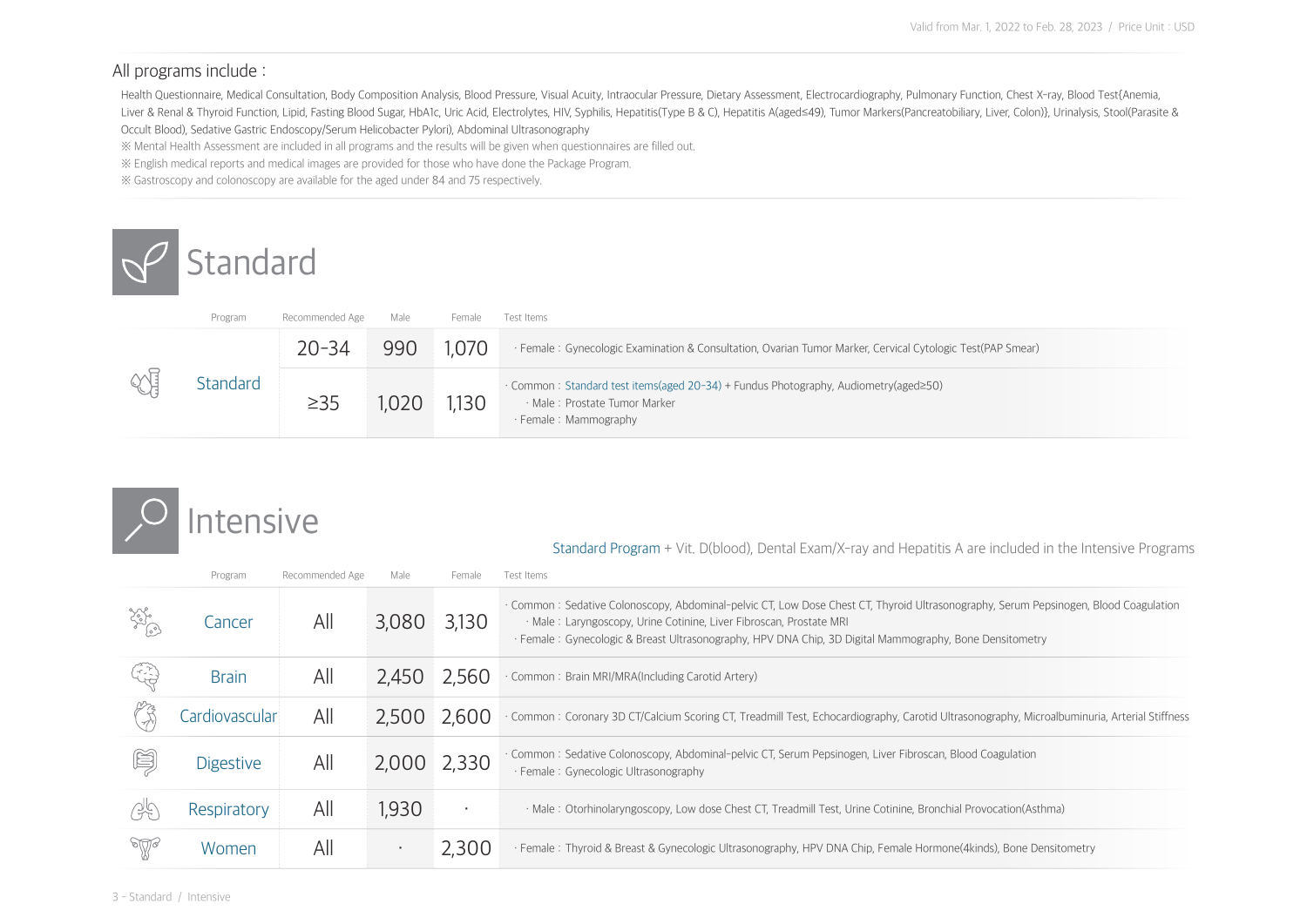

### All premium programs include :

Standard Program + Premium Medical Consultation, Dental Exam/X-ray, Thyroid Ultrasonography, Audiometry, Blood Rheumatoid Factor, Allergy, Detailed Lipid Panel, Serum Pepsinogen, Vit. D, Blood Coagulation), Urine(Cytology, Cotinine, Microalbuminuria), Cardiovascular(Treadmill Test, Echocardiography, Arterial Stiffness, Carotid Ultrasonography), Pulmonary{Low Dose Chest CT, Otorhinolaryngoscopy}, Gastrointestinal(Abdominal-pelvic CT, Sedative Colonoscopy, Liver Fibroscan), Brain MRI/MRA(Including Carotid Artery)

| Program | Recommended Age                                                                                                                                                      | Male        | Female | Test Items                                                                                                                                                                                                                                                                                             |
|---------|----------------------------------------------------------------------------------------------------------------------------------------------------------------------|-------------|--------|--------------------------------------------------------------------------------------------------------------------------------------------------------------------------------------------------------------------------------------------------------------------------------------------------------|
| Premium | $35 - 49$                                                                                                                                                            | 5,500       | 6,400  | · Male: Male Hormone, Coronary 3D CT/Calcium Scoring CT<br>· Female: Gynecologic Ultrasonography, HPV DNA Chip, Female Hormone(4kinds), Ovarian Tumor Marker(HE4), Detailed Thyroid Hormone Test,<br>Abbreviated MRI of the Breast, 3D Digital Mammography, Osteoporosis Blood Test, Bone Densitometry |
|         | · Male: Premium Test Items(aged 35-49) + Prostate MRI<br>6,800<br>6,100<br>$50 - 64$<br>· Female: Premium Test Items(aged 35-49) + Coronary 3D CT/Calcium Scoring CT |             |        |                                                                                                                                                                                                                                                                                                        |
|         | $65 - 75$                                                                                                                                                            | 6,200 6,600 |        | · Male: Premium Test Items(aged 50-64) + Bone Densitometry/Thoracic-lumbar Spine X-ray<br>· Female: Premium Test Items(aged 50-64) + Thoracic-lumbar Spine X-ray ※Excluding HPV DNA Chip, Female Hormone(4kinds)                                                                                       |
|         | $\geq 76$                                                                                                                                                            | 6,100       | 6,550  | · Common: Premium Test Items(aged 65-75) + Colon Cancer Stool Test(Early Tech) *Excluding Colonoscopy                                                                                                                                                                                                  |



Consultations included in the Pack are conducted by related department's specialized doctors.

| Category            | Program             | Price | Test Items                                                                                                                                                          | Category     | Program       | Price | Test Items                                                                                                                                                  |
|---------------------|---------------------|-------|---------------------------------------------------------------------------------------------------------------------------------------------------------------------|--------------|---------------|-------|-------------------------------------------------------------------------------------------------------------------------------------------------------------|
| P<br>Cardiovascular | Arrhythmia C        | 790   | Consultation, 7-Day ECG monitoring (CardeaSOLO), Treadmill<br>Test, Echocardiography                                                                                | ₩<br>Liver   | Hepatitis B   | 399   | Consultation, Liver Fibroscan, HBV viral load,<br>HBeAg/Ab, HBs Ag Quantitation, Blood Coagulation Test                                                     |
|                     | Arrhythmia H        | 564   | Consultation, 24hr Holter Monitoring, Treadmill Test,<br>Echocardiography                                                                                           |              | Hepatitis C   | 260   | Consultation, Liver Fibroscan, Hepatitis C PCR,<br><b>Blood Coagulation Test</b>                                                                            |
|                     | Angina              | 920   | Consultation, Treadmill Test,<br>Coronary 3D CT/Calcium Scoring CT, Echocardiography                                                                                | 육            | <b>Stroke</b> | 2,014 | Consultation, Brain MRI/MRA(Including Carotid Artery),<br>Echocardiography, Carotid Ultrasonography,<br>Microalbuminuria, Detailed Brain(Stroke) Blood Test |
| 넷인<br>Respiratory   | Allergy             | 590   | Consultation, Paranasal Sinus X-ray, Rhinoscopy,<br>Bronchial Provocation(Asthma), Skin Prick Test(52kinds, can<br>be substituted for allergy blood test if needed) | <b>Brain</b> |               |       |                                                                                                                                                             |
|                     | Chronic<br>Coughing | 619   | Consultation, Rhinoscopy, Laryngoscopy, Low Dose Chest<br>CT, Paranasal Sinus X-ray, Bronchial Provocation (Asthma),<br>Urine Cotinine                              | 아y<br>Kidney | Kidney        | 708   | Consultation, Detailed kidney CT, Microalbuminuria,<br>24hr Urinalysis, Urine Cytology, Hematuria,<br>Detailed Renal Blood Test                             |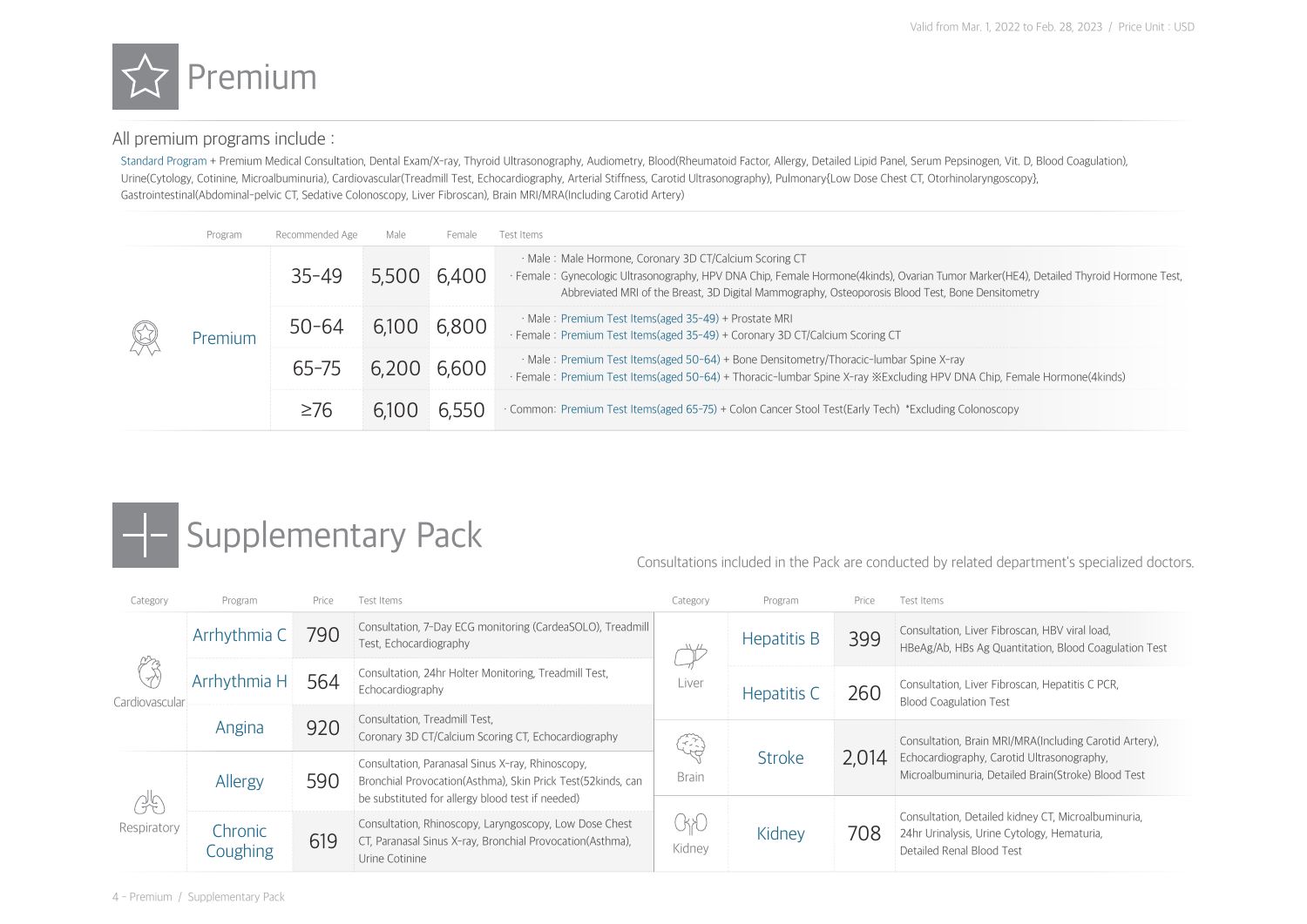| Category   | Program                                          | Price          | Test Items                                                                                                                                                                                                                                                                                                                                                      | Category             | Program              | Price | Test Items                                                                                                                                                                                                                                                                                                                                                                                                                                                                                                                                                                                                              |
|------------|--------------------------------------------------|----------------|-----------------------------------------------------------------------------------------------------------------------------------------------------------------------------------------------------------------------------------------------------------------------------------------------------------------------------------------------------------------|----------------------|----------------------|-------|-------------------------------------------------------------------------------------------------------------------------------------------------------------------------------------------------------------------------------------------------------------------------------------------------------------------------------------------------------------------------------------------------------------------------------------------------------------------------------------------------------------------------------------------------------------------------------------------------------------------------|
| W<br>Women | Female<br>Hormone                                | 148            | Female Hormone 4kinds(LH, FSH, E2, AMH(Anti-Mullerian<br>Hormone)}                                                                                                                                                                                                                                                                                              | Musculo-<br>skeletal | C-L Spine            | 1,332 | Consultation, Cervical and Lumbar Spine MRI, Cervical Spine<br>anterior and lateral X-rays, Lumbar anterior and lateral X-rays                                                                                                                                                                                                                                                                                                                                                                                                                                                                                          |
|            | Fertility                                        |                | Female Hormone 4kinds{LH, FSH, E2, AMH(Anti-Mullerian<br>Hormone)}, Consultation of referral to fertility preservation<br>clinic                                                                                                                                                                                                                                |                      | Cervical             | 1.008 | Consultation, MRI & Multiple X-rays of cervical spine                                                                                                                                                                                                                                                                                                                                                                                                                                                                                                                                                                   |
|            | Preservation                                     | 172            |                                                                                                                                                                                                                                                                                                                                                                 |                      | Lumbar               | 1,116 | Consultation, MRI & Multiple X-rays of lumbar spine                                                                                                                                                                                                                                                                                                                                                                                                                                                                                                                                                                     |
|            |                                                  |                | Breast & Gynecologic Ultrasonography, Rubella(IgG, IgM),<br>Varicella, Female Hormone 4kinds{LH, FSH, E2, AMH(Anti-<br>Mullerian Hormone)}                                                                                                                                                                                                                      |                      | Knee                 | 1,105 | Consultation, MRI(Lt. or Rt. knee), X-rays(both knees)                                                                                                                                                                                                                                                                                                                                                                                                                                                                                                                                                                  |
|            | Pre-marriage<br>(Female)                         | 704            |                                                                                                                                                                                                                                                                                                                                                                 |                      | Shoulder             | 1,009 | Consultation, MRI(Lt or Rt shoulder), X-rays(Lt or Rt<br>shoulder)                                                                                                                                                                                                                                                                                                                                                                                                                                                                                                                                                      |
|            | <b>Benign</b><br>Prostatic<br><b>Hypertrophy</b> | 367            | Prostate Ultrasonography, Male Hormone, Uroflowmetry,<br>Residual Urine Volume Measurement                                                                                                                                                                                                                                                                      |                      | Rheumatism           | 106   | Consultation, Detailed Rheumatic Blood Test<br>*X-rays can be added after consultation, extra cost for each<br>site(\$50)   ※Blood test is required                                                                                                                                                                                                                                                                                                                                                                                                                                                                     |
| Urology    | Prostatic<br>Cancer                              | 623            | Prostate MRI, Extensive Prostate Cancer Blood Test                                                                                                                                                                                                                                                                                                              | 72<br>Life Style     | Smoking<br>Cessation | 339   | Smoking Cessation Consultation, Urine Cotinine,<br>Low Dose Chest CT, Laryngoscopy,<br>Smoking Risk Assessment(Questionnaire)                                                                                                                                                                                                                                                                                                                                                                                                                                                                                           |
| Life Cycle | <b>Study Abroad</b>                              | 536            | Consultation and Doctor's report, Blood test,<br>Hepatitis(Type A & B & C), MMR(Measles, Mumps, Rubella),<br>Varicella, TB Specific Ag induced Interferon gamma,<br>Tuberculin skin test, Urinalysis, Stool, CD copy of Chest X-ray<br>X Test items are adjustable after consultation with a doctor                                                             | Life Cycle           | Eye Health           | 481   | Consultation by ophthalmologist, Visual Acuity & Refraction<br>Screening tests for optic nerve and retinal diseases<br>including macular degeneration, glaucoma, and diabetic<br>retinopathy, the three most common diseases causing<br>blindness {Detailed Intraocular Pressure, Fundus<br>Photography, Optical Coherence Tomography(OCT)}<br>Screening tests for anterior segment diseases including<br>cataract and dry eye. {Slit Lamp Biomicroscopy, Break<br>Up Time(BUT) Measurement, Corneal Staining Score,<br>Schirmer's Test, Matrix Metalloproteinase-9(MMP-9) Test,<br>Ocular Surface Disease Index(OSDI)} |
|            | Vaccination                                      | Added<br>after | Hepatitis(Type A & B), Seasonal Influenza, Streptococcus<br>Pneumonia, Varicella, Rubella, DPT(Diphtheria, Pertussis,<br>Tetanus), HPV Vaccine(Cervical cancer vaccine), Adult<br>Meningitis, Herpes<br>consultation *Vaccination can be added upon your request after<br>consultation with a doctor.<br>*Reservation required for Herpes Zoster, Typhoid Fever |                      |                      |       |                                                                                                                                                                                                                                                                                                                                                                                                                                                                                                                                                                                                                         |
|            |                                                  |                |                                                                                                                                                                                                                                                                                                                                                                 |                      | <b>Young Adult</b>   | 1.867 | Consultation, Brain MRI/MRA(Including Carotid Artery),<br>Echocardiography, Treadmill Test, Fundus Photography,<br>Rubella, Varicella, Mumps, Hepatitis A, Consultation for<br>Vaccination                                                                                                                                                                                                                                                                                                                                                                                                                              |